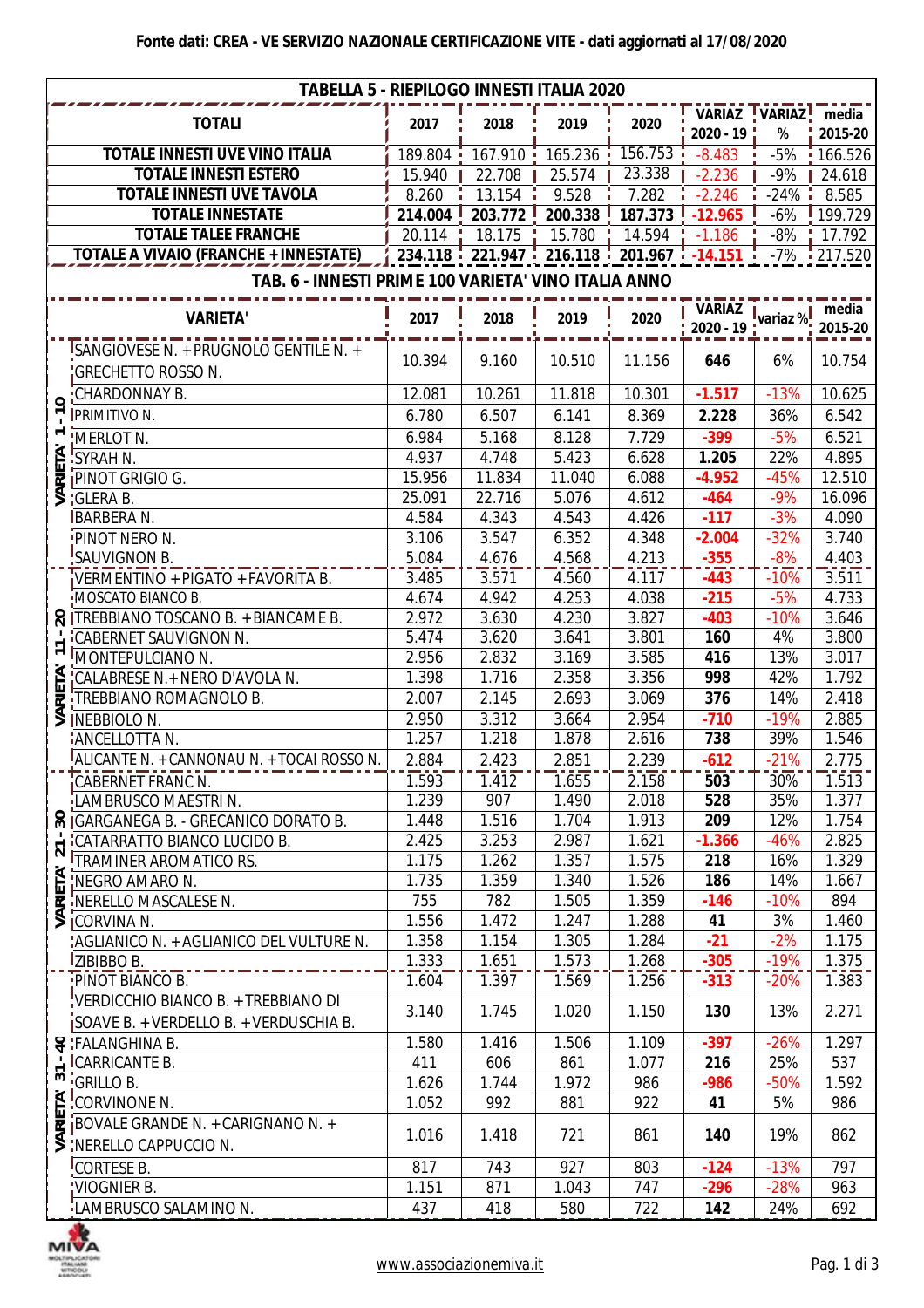## **Fonte dati: CREA - VE SERVIZIO NAZIONALE CERTIFICAZIONE VITE - dati aggiornati al 17/08/2020**

|                            | <b>VARIETA'</b>                                                                         | 2017        | 2018        | 2019       | 2020       | <b>VARIAZ</b>        |                | $m$ edia   |
|----------------------------|-----------------------------------------------------------------------------------------|-------------|-------------|------------|------------|----------------------|----------------|------------|
|                            |                                                                                         |             |             |            |            | 2020 - 19 ivariaz %! |                | 2015-20    |
|                            | PECORINO B.                                                                             | 1.018       | 655         | 1.025      | 706        | $-319$               | $-31%$         | 896        |
|                            | ARNEIS B.                                                                               | 439         | 465         | 655        | 651        | $-4$                 | $-1%$          | 481        |
| SO                         | MALVASIA BIANCA DI CANDIA B.                                                            | 473         | 631         | 769        | 641        | $-128$               | $-17%$         | 633        |
| $\overline{\phantom{0}}$   | <b>IRIBUELE B. (RIBOLLA GIALLA)</b>                                                     | 2.000       | 3.471       | 1.034      | 621        | $-413$               | $-40%$         | 1.511      |
|                            | <b>FRAPPATO N.</b>                                                                      | 486         | 360         | 445        | 620        | 175                  | 39%            | 377        |
|                            |                                                                                         | 154<br>440  | 419<br>615  | 648<br>643 | 603<br>596 | $-45$<br>$-47$       | $-7%$<br>$-7%$ | 328<br>518 |
|                            | E SORELI B.<br>E CILIEGIOLO<br>S DURELLA B.<br><b>CILIEGIOLO N.</b>                     | 138         | 165         | 239        | 583        | 344                  | 144%           | 225        |
|                            | <b>DOLCETTO N.</b>                                                                      | 684         | 558         | 584        | 582        | $-2$                 | 0%             | 566        |
|                            | PIGNOLETTO B.                                                                           | 1.179       | 792         | 886        | 581        | $-305$               | $-34%$         | 925        |
|                            | IMALVASIA ISTRIANA B.                                                                   | 621         | 567         | 651        | 580        | $-71$                | $-11%$         | 597        |
|                            | FIANO B.                                                                                | 567         | 404         | 432        | 577        | 145                  | 34%            | 504        |
|                            | <b>S</b> CARMENERE N.                                                                   | 425         | 316         | 588        | 558        | $-30$                | $-5%$          | 458        |
|                            | <b>ISUSUMANIELLO N.</b>                                                                 | 245         | 337         | 509        | 546        | 37                   | 7%             | 293        |
| 51                         | <b>FRIESLING RENANO B.</b>                                                              | 922         | 728         | 664        | 518        | $-146$               | $-22%$         | 702        |
| <b>VARIETA'</b>            | MOSCATO GIALLO B.                                                                       | 566         | 476         | 561        | 498        | $-63$                | $-11%$         | 539        |
|                            | <b>MERLOT KHORUS N.</b>                                                                 | 126         | 169         | 470        | 472        | $\mathbf{2}$         | 0%             | 220        |
|                            | "GAGLIOPPO N. + MAGLIOCCO CANINO N.                                                     | 507         | 592         | 404        | 465        | 61                   | 15%            | 489        |
|                            | MULLER THURGAU B.                                                                       | 733         | 584         | 563        | 448        | $-115$               | $-20%$         | 613        |
|                            | CROATINA N.                                                                             | 594         | 519         | 513        | 436        | $-77$                | $-15%$         | 497        |
|                            | :TIMORASSO B.                                                                           | 88          | 256         | 401        | 433        | 32                   | 8%             | 236        |
|                            | <b>JANSONICA B.</b>                                                                     | 674         | 776         | 530        | 428        | $-102$               | $-19%$         | 677        |
|                            | $R$ $REBON$ .                                                                           | 278         | 127         | 366        | 428        | 62                   | 17%            | 281        |
|                            | <b>RABOSO PIAVE N.</b>                                                                  | 133         | 102         | 312        | 422        | 110                  | 35%            | 244        |
| ∘                          | <b>TOCAI FRIULANO B.</b>                                                                | 409         | 207         | 350        | 416        | 66                   | 19%            | 382        |
| <b>RIETA'</b>              | MANZONI BIANCO B.                                                                       | 387         | 182         | 218        | 412        | 194                  | 89%            | 322        |
|                            | UVA DI TROIA N.                                                                         | 488         | 435         | 408        | 407        | $-1$                 | 0%             | 387        |
| ≶                          | LAGREIN N.                                                                              | 223         | 301         | 252        | 406        | 154                  | 61%            | 248        |
|                            | :RONDINELLA N.                                                                          | 352         | 259         | 360        | 375        | 15                   | 4%             | 384        |
|                            | LAMBRUSCO GRASPAROSSA N.                                                                | 204         | 266         | 229        | 371        | 142                  | 62%            | 289        |
|                            | TREBBIANO ABRUZZESE B.                                                                  | 315         | 310         | 364        | 366        | $\mathbf{2}$         | 1%             | 347        |
|                            | GRECO B. + ASPRINIO BIANCO B.                                                           | 341         | 336         | 318        | 358        | 40                   | 13%            | 325        |
|                            | <b>&amp; MALVASIA DI CANDIA AROMATICA B.</b>                                            | 425         | 336         | 431        | 350        | $-81$                | $-19%$         | 400        |
| $\mathcal{A}$              | <b>RIESLING ITALICO B.</b>                                                              | 1.011       | 493         | 573        | 332        | $-241$               | $-42%$         | 605        |
| 71                         | PERRICONE N.                                                                            | 165         | 192         | 372        | 330        | $-42$                | $-11%$         | 190        |
| ЕŘ.                        | <b>IREFOSCO DAL PEDUNCOLO ROSSO N.</b>                                                  | 182         | 158         | 318        | 321        | 3                    | 1%             | 212        |
|                            | $\overline{\mathbf{z}}$ <b>GRECHETTO B.</b>                                             | 191         | 258         | 168        | 292        | 124                  | 74%            | 232        |
|                            | $\overline{\mathsf{S}}$ PALAVA B.                                                       | $\mathbf 0$ | $\mathbf 0$ | 0          | 286        | 286                  | 0%             | 48         |
|                            | OTTAVIANELLO N.                                                                         | 408         | 333         | 345        | 264        | $-81$                | $-23%$         | 358        |
|                            | <b>:SAUVIGNON RYTOS B.</b>                                                              | 156         | 170         | 234        | 263        | 29                   | 12%            | 155        |
|                            | <b>IPASSERINA B.</b>                                                                    | 549         | 407         | 403        | 245        | $-158$               | $-39%$         | 433        |
|                            | <b>:FLEURTAI B.</b>                                                                     | 163         | 135         | 217        | 235        | 18                   | 8%             | 157        |
|                            | S VERNACCIA DI S. GIMIGNANO B.                                                          | 144         | 148         | 267        | 228        | -39                  | $-15%$         | 196        |
|                            | <b>ISOUVIGNER GRIS B.</b>                                                               | 120         | 123         | 244        | 218        | $-26$                | $-11%$         | 136        |
| $\overline{ }$<br>$\infty$ | TEROLDEGO N.                                                                            | 218         | 171         | 181        | 216        | 35                   | 19%            | 208        |
|                            | EL LAMBRUSCO DI SORBARA N.<br>EL LAMBRUSCO DI SORBARA N.<br>S :MALVASIA BIANCA LUNGA B. | 131         | 118         | 104        | 215        | 111                  | 107%           | 164        |
|                            |                                                                                         | 195         | 75          | 172        | 200        | 28                   | 16%            | 133        |
|                            |                                                                                         | 151         | 247         | 291        | 195        | $-96$                | $-33%$         | 205        |
|                            | BOVALE N.                                                                               | 110         | 116         | 122        | 193        | 71                   | 58%            | 104        |
|                            | VERDUZZO FRIULANO B.                                                                    | 98          | 23          | 197        | 188        | $-9$                 | $-5%$          | 128        |